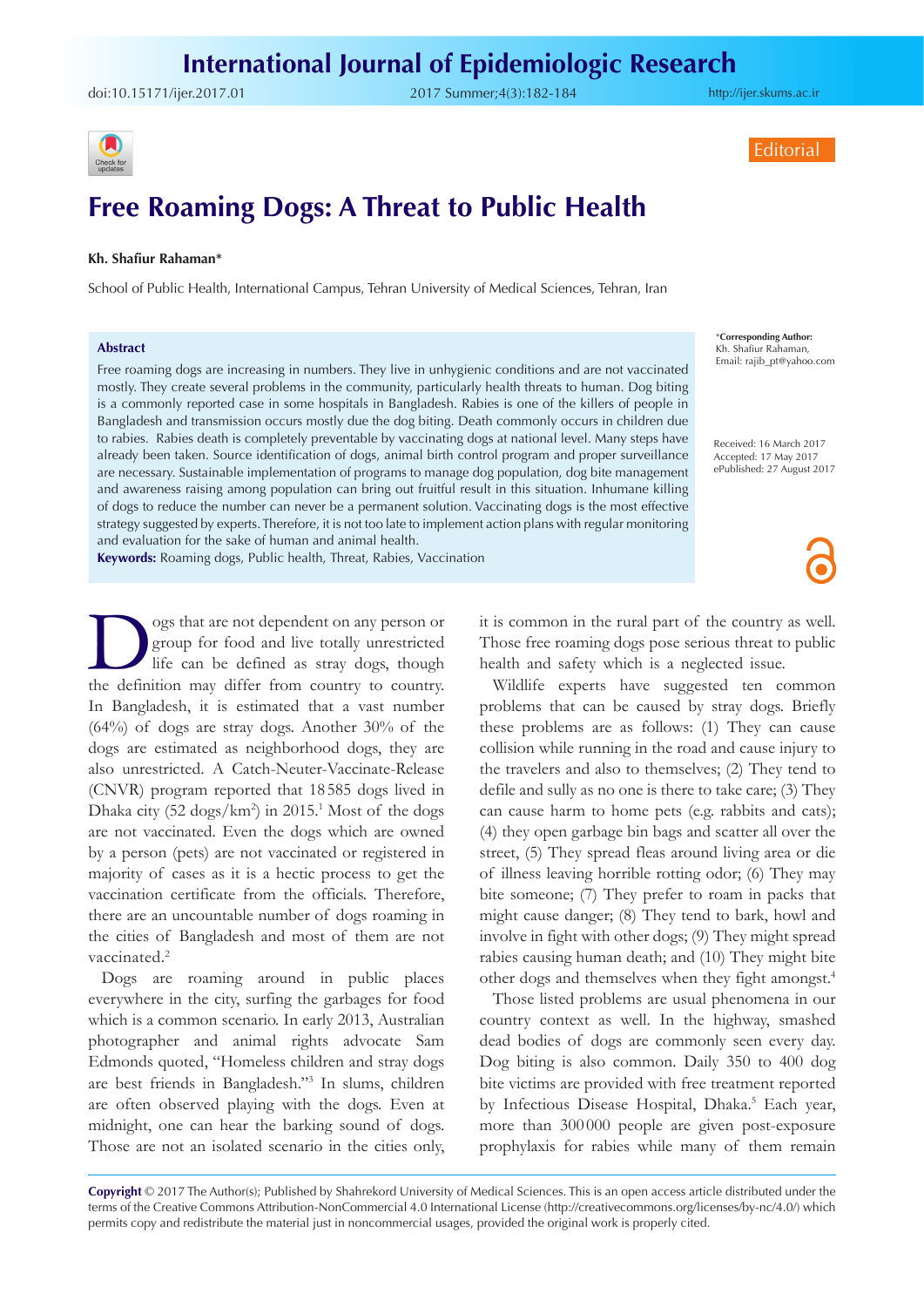untreated and die.<sup>6</sup> Dog bites are common due to increased number of stray dogs. The situation is common everywhere around the world, even in the developed countries. In America, 4.5 million dog bites occur each year which is 1.5% of the total population.7 Incidents of dog bites are reported in same fashion by other countries as well. Therefore, existence of large number of stray dogs is seriously a public health threat in Bangladesh.

Dogs are the reservoir of rabies. Most of the cases of rabies are transmitted due to stray dogs in Bangladesh.6 According to the World Health Organization (WHO) estimation, 60 000 people on average die of rabies annually and in more than 99% of all cases, the virus is transmitted via dogs. Four out of 10 rabies deaths occur in children.8 In Bangladesh, 2000-2500 people are killed every year by rabies, ranking third in the world estimated by Hossain et al.<sup>9</sup> Treatment is also costly. On average, US\$32 to US\$92 is expended per individual for rabies treatment. Moreover, vaccination of dogs and prophylaxis are also costly.10

Compared to other communicable disease, rabies is completely preventable. But it is neglected because the disease occurs in extremely poor population.<sup>11</sup> Rabies can be eliminated by vaccinating dogs, resulting in breaking chain of transmission. Dog bite management (DBM) is important to reduce rabies-related deaths. Steps have been taken to eliminate rabies by 2020.12 But this is not an easy task to do. Bangladesh lacks well equipped surveillance system for rabies. Multi-sectoral collaboration is essential in each step of the program and establishing one health approach engaging human health and animal health to control rabies.<sup>11</sup> Regular and strong monitoring and evaluation of the undertaken programs are also necessary.

What can be done to overcome those problems caused by free roaming dogs? Is it too late? City corporation and municipality often kill dogs to reduce their number. But unplanned killing is not scientifically fruitful. Government has taken steps to control dog population. NGOs like Obhoyaronno-Bangladesh Animal Welfare Foundation (OBAWF) are working hand to hand with the government to stop culling of dogs recommending humane methods. Responsible ownership, licensing of dogs, reproductive control, environmental control and proper removal and handling are some of the steps suggested by government to control dog population.<sup>13</sup> Are they implemented properly? The question remains a great concern. Appreciable steps have been taken in the recent years in Bangladesh. Sustainability of the programs is demanded to eliminate rabies and controlling the dog population to prevent other health hazards. Experts suggested that the most profitable

and cost-effective intervention is vaccinating 70% of the dog population.<sup>14</sup> Identifying the sources of stray dogs and the dynamics of the dog population are also important control measures. Animal birth control programs also offer a long term solution by controlling rabies and many other diseases and less public nuisance.2 Social mobilization through awareness raising, community participation and partnership building can become cost-effective strategy. In this regard, following the examples of developed countries could be helpful in some ways. Therefore, Duty goes to the public also to grow tolerance and deal with dogs humanly for the sake of own health, animal health and healthy environment to live in. Moreover, raising community awareness by providing educational programs on dog behavior, child-dog interaction and first-aid management of dog bite can help to minimize the serious consequences of dog biting. To reduce the incidence of dog bite, stray dog population control and proper surveillance program on dog bite monitoring are highly recommended.

## **Ethical Approval**

Not applicable.

## **Conflict of Interest Disclosures**

None.

### **References**

- 1. Tenzin T, Ahmed R, Debnath NC, Ahmed G, Yamage M. Freeroaming dog population estimation and status of the dog population management and rabies control program in Dhaka City, Bangladesh. PLoS Negl Trop Dis. 2015;9(5):e0003784. doi: 10.1371/journal.pntd.0003784.
- 2. Dog Culling in Bangladesh and What Can be done to Stop It. Obhoyaronno - Bangladesh Animal Welfare Foundation. [https://www.facebook.com/notes/obhoyaronno-bangladesh](https://www.facebook.com/notes/obhoyaronno-bangladesh-animal-welfare-foundation/dog-culling-in-bangl)[animal-welfare-foundation/dog-culling-in-bangladesh-and](https://www.facebook.com/notes/obhoyaronno-bangladesh-animal-welfare-foundation/dog-culling-in-bangl)[what-can-be-done-to-stop-it/162805563755991/](https://www.facebook.com/notes/obhoyaronno-bangladesh-animal-welfare-foundation/dog-culling-in-bangl)
- 3. Edmonds S. Homeless children and stray dogs are best friends in Bangladesh! [https://dogwithblog.in/homeless-children-and](https://dogwithblog.in/homeless-children-and-stray-dogs-are-best-friends-in-bangladesh/)[stray-dogs-are-best-friends-in-bangladesh/.](https://dogwithblog.in/homeless-children-and-stray-dogs-are-best-friends-in-bangladesh/)
- 4. Top 10 Common Problems Caused by Stray Dogs. Wildlife Education - A Directory of Qualified Stray Dog Removal Professionals. [http://www.wildlifeanimalcontrol.com/](http://www.wildlifeanimalcontrol.com/straydogproblems.html ) [straydogproblems.html.](http://www.wildlifeanimalcontrol.com/straydogproblems.html )
- 5. Hossain M, Bulbul T, Ahmed K, Ahmed Z, Salimuzzaman M, Haque MS, et al. Five-year (January 2004-December 2008) surveillance on animal bite and rabies vaccine utilization in the Infectious Disease Hospital, Dhaka, Bangladesh. Vaccine. 2011;29(5):1036-40. doi: 10.1016/j.vaccine.2010.11.052.
- 6. Alam AN, Munir M, Hossain E. Rabies control in Bangladesh: human behaviours following dog bites. South Asia Regional One Health Symposium; 2013.
- 7. Gilchrist J, Sacks JJ, White D, Kresnow MJ. Dog bites: still a problem? Inj Prev. 2008;14(5):296-301. doi: 10.1136/ ip.2007.016220.
- 8. WHO Expert Consultation on Rabies. Second report. World Health Organ Tech Rep Ser. 2013(982):1-139, back cover.
- 9. Hossain M, Ahmed K, Bulbul T, Hossain S, Rahman A, Biswas